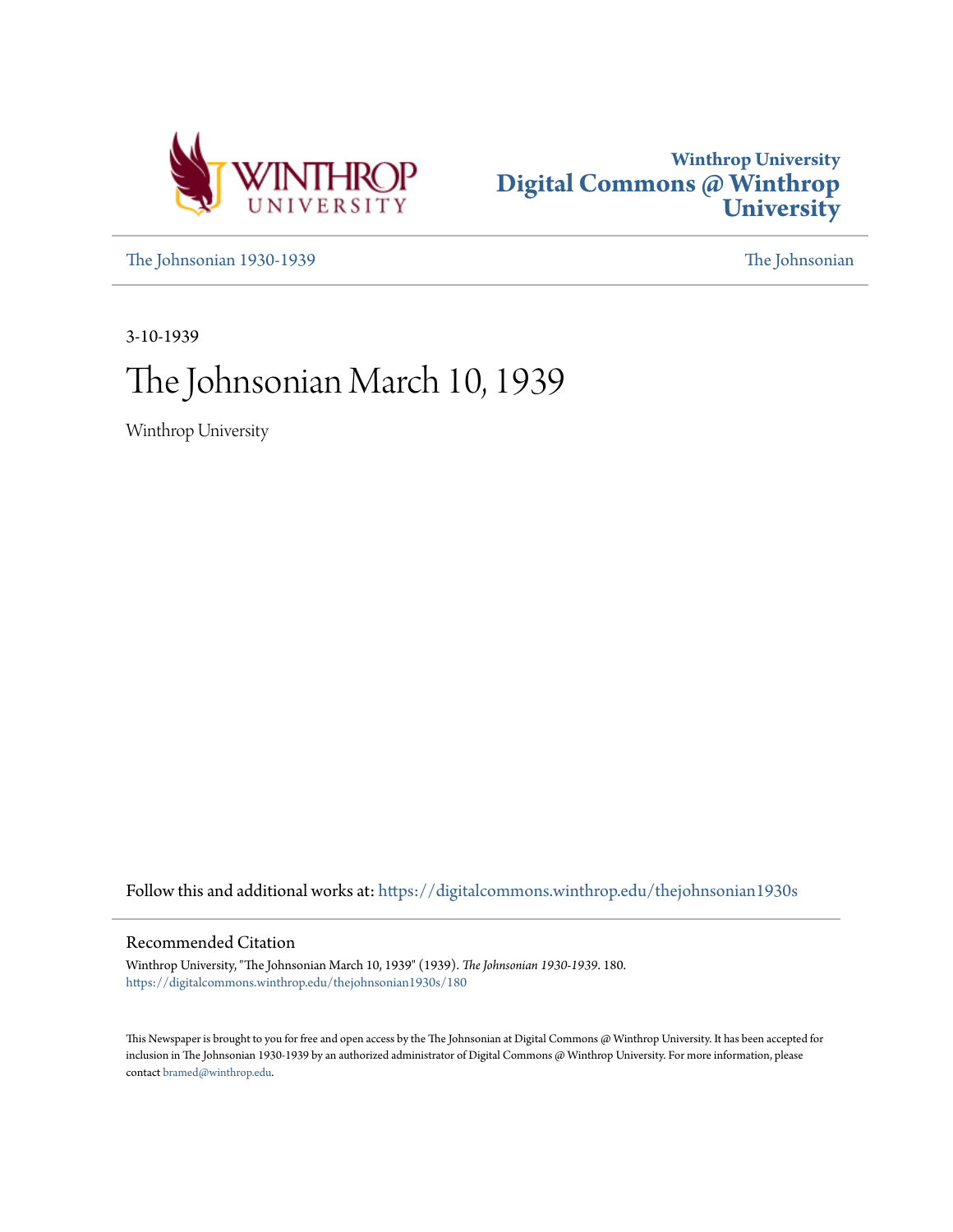

O I decided that a chance of get<br>ting a letter was worth even get<br>ting embroiled in the ten-thirt;<br>port office melee.

VOL. 16

**To Be Given** 

 $J$ *k* $\epsilon$ 

**Helen Howe Makes Her Work Two-Year** 

From Review Plate Main Interest of He Life Certificates 1939-240 Leaders To  $\frac{1}{100}$  Maximum and  $\frac{1}{100}$  Maximum and  $\frac{1}{100}$  Maximum and  $\frac{1}{100}$  Maximum and  $\frac{1}{100}$  Maximum and  $\frac{1}{100}$  Maximum and to let the present legislation<br>state of two states of two lets that is a paiked these facts for two<br>states and a reveal and a reveal and a reveal and a reveal of this<br>kind, it or any discussion of the contribution. The ig

## 1939-'40 Leaders To **Be Elected Tuesday**

consider a searching a searching of the same of the same of the same of the same of the same of the same of the same of the same of the same of the same of the same of the same of the same of the same of the same of the s

## These Winthrop 'Beauties' Will Compose the Court for the Crowning of the May Queen



**FRESHMEN** Jenello Garrett, Nuncy Coggeshall, Francoise McLain, and Mandy Morgan.

**SOPHOMORES** June Toy, Doris McFadden, Harriett<br>DesChamps, and Anne Willimon.

**JUNIORS** Corinne Floyd, Harriet Culler, Elizabeth<br>Talbert, and Margaret Walker.

Virginia Martin, Marguerite Sanders, Eliza Ross, and Grace Stewart.

**SENIORS** 

THE OFFICIAL PUBLICATION OF THE STUDENT BODY OF WINTHROP COLLEGE ROCK HILL, SOUTH CAROLINA, FRIDAY, MARCH 10, 1939

The Main Interest of Her Life Certificates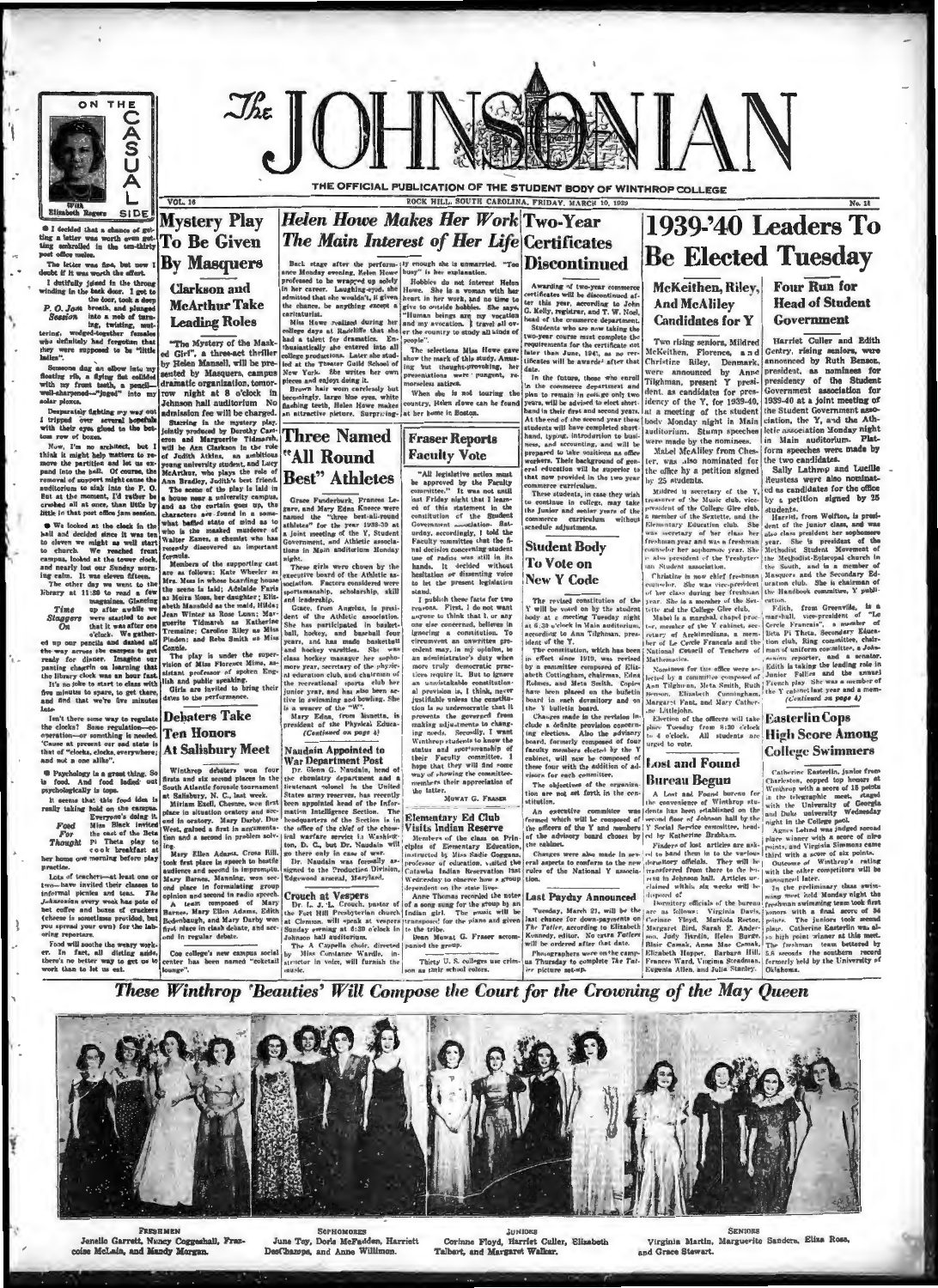



### EDITORIAL ASSOCIATES

SOCIETY EDITOR \_\_\_\_\_\_\_\_ MARTHA WOFFO **PHOTOGRAPHER** Japane Pa

7.23; Brity Adams, Anna Airbeart, Margaret<br>Filakoth Capperse, Many Cereb, Karajaan<br>Filakoth Capperse, Minabeli Catalogian<br>Air, Historic Davison, Kitab Centry, Karajaan<br>A. Historic Davis Centry, Catalogian<br>Riastoch Ragers, Elianbeth C<br>taler, Mustra<br>ty Kemper, C

### **It's Your Vote**

Now's your chance, you would-be<br>gripers. Tuesday is your day to go to<br>the polls and cast a vote for your can-

When you've done your duty, votfor the person you (and that doesn't<br>mean your best friend, either) think is<br>the person for the office, you won't be able to complain. After all, you helped put her there.

If you don't vote, then nothing you and have to say in criticism of those<br>girls can mean a thing. For if you had<br>done your part as a citizen of the Winthrop Student Government, that officer whem you disapprove of might not have been elected.

ut one thing, before you do cast that ballot, remember that it's your vote that counts. It's your vote that puts a girl into an office. So don't choose your can-<br>didate for attributes that some one else claims she possesses. Find out for your-<br>self what each nominee has to offer. When you've satisfied yourself on that -why, then, vote! acora

### **Even Unto The Fourth**

Our freshman year we were seated,<br>and a picture carefully and minutely drawn to explain the complicated-looking system of voting that we use.

the system of voting that we use.<br>It's really very simple, and decidedly<br>the most democratic way of casting bel-<br>lots. But we'll admit, it does seem farfetch ρd.

So, for you who don't quite see it, and since we can't quite explain it to you, we'll just give you this hint that we gleaned from our hour of explanation.<br>When you sote, take care about your second, third, or fourth choices. They count. Your vote for a person as third<br>choice may give that candidate the election

We can't tell you why. We can just tell you.

### **Three in One**

Student participation in a big way, diate what a joint meeting of the three<br>all-student organizations means.<br>Once a month the Student Govern-

ment Association, the Y, and the Athletic Association--which means you,<br>three times over-meet to discuss any nus problem.

They're entertaining, too. Speeches debates, open forums are planned for<br>you to take part in. You can air your

The

Johnsonian

Issued Weshly During School Your Enemy Bottley<br>Portent, During the Engular Boarlon the Official Oyacs of<br>the Statens Body of Western College, The Boath Care<br>line College for Western

EDITORIAL COUNCIL

The Johnson's wants to morit a reputation for<br>assuming, thereophases, and interests in neurolast the<br>Winters campus. Will you himily call our plushing to<br>any indicate to many to to those three fundamentals<br>of coal increasi

ouple of bouquets.<br>Not a bad idea, this nuesting of the

three organizations together, because, after all, we are one.

**More to Poster Pests** 

dent body must do vrtheut one of its<br>best "notifiers"---potters. Because a<br>few girls take these posters for room<br>decorations, the majority of the stu-

dents miss seeing announcements of<br>plays, notices of speeches, and bulleting

of meetings.<br>Why, one faculty member has hesitated to post some interesting material<br>because of the risk of losing zo valuable

poster. Think of how much you poster<br>sts are depriving the students and

There is really no excuse for it,

THE CHALLENGE OF EDUCATION

THE CHALLENDE H. HOPE<br>(Editor's Note: James H. Hope, State Superintendent of Education, writes our guest<br>editorial for this week.)

● Today as we walked up Main arect,<br>
cynocynus were directly ahead of us.<br>
Their clothes were "tacky", their appearance displeasing, all four were<br>
phenoment, the girls were hanging on the<br>
chewing gum, walking in a doven

In all probability, how different would<br>had the advantage of a college educa-<br>tion. We, who have this chance to fur-<br>ther our education through college, are

far too prone to take our opportunities<br>for granted. We do not realize the<br>many intangible outgrowths, such as

culture and refinement, of our college years. It is only when we stop and think seriously about this that we be-

gin to appreciate the benefits of a col-

work in a business office, in talking of

Nors in a business office, in talking or<br>two of the regular office force, remark-<br>ed, "I just knew Jane went to college<br>and Sue didn't. You can tell by the way

she acts." Such a remark from a high<br>school pupil gives us an idea of the im-

should cause us to stop and think. For

dividuals who were most instrumental in set

n we unconsciously create and

experience.<br>high school girl, doing practice

In all probability, how differ

Today as we walked up Main street,

of meetings.

a p

pests are

A

press

for public property, the rest of the

Because a few haven't any regard

sces, make suggestions, or toss a

THE JOHNSONIAN

BUSINESS ASSOCIATES

 $\begin{minipage}{0.9\textwidth} \begin{tabular}{p{0.85\textwidth}} \textbf{SUBS} & \textbf{MSIN} \\ \textbf{C} & \textbf{RCU} & \textbf{MSIN} \\ \textbf{S} & \textbf{RAP} & \textbf{S} & \textbf{S} \\ \textbf{S} & \textbf{RAP} & \textbf{S} & \textbf{S} \\ \textbf{S} & \textbf{RAP} & \textbf{S} & \textbf{S} \\ \textbf{S} & \textbf{S} & \textbf{S} & \textbf{S} \\ \textbf{S} & \textbf{S} & \textbf{S} & \textbf{S} \\ \textbf{S} & \$ 

Sairley, Pioresce Varn.<br>ADVERTISING BYAJY: Mary Harre College Berns, College Back, Themas Highles Mary Hollawing<br>Cruic, Josephane Pant, Messiern Links, Messiern<br>Links, Mary Lune, Ann P Jimma.<br>Clara Wels, Por Williams, Ann

Hartingal Myertialny Service, Inc., 440 Models Patrick Hartings (Mary Tone, N.Y.

whether we admit it or not, we college<br>people are labelled, and rightfully so.<br>Our very opportunities carry with them<br>responsibilities for exrites and fine liver.<br>ing. This is the challenge of education is<br>at live in Sarkh

Yes, the task that is given to each

So the errand is waiting; it has wait-

So the errand is waiting; it has wait-<br>ed through ages for you.<br>And now you appear; and the hushed<br>ones are turning their gaze<br>To mee what you do with your chance<br>To mee what you do with your chance

**Suppressed Designing** 

Individuality, long-suppressed fash-

do exciting things-now you'll get a<br>chance to express them.<br>You were asked this week to submit

your drawings for the May Day dresses<br>of the attendants. On May Day one of<br>you will be sitting in the amphitheater

and saying to everyone who will listen,<br>"I designed these lusclous-looking

dresses."<br>
Maybe you'll even get to be a famous<br>
designer becau.c of 'em. Think of it-<br>
a Winthrop daughter right up there<br>
with Schlaparelli, Chanel, and Lelong.<br>
You'll dress the whole world in navy

Maybe you won't. Anyway, it is a<br>wonderful plan to have the Winthrop

beauties dressed by Winthrop girls.<br>And it means more to you than just a<br>chance to draw a dress. It's another

opportunity to express yourselves, to<br>see those things that you have done put

They didn't say much either one way or the other. We don't know wheth-

er they believe in strict obedience of law

and stricter laws, or whether they ad-

vocate reform and lifting of the severe

between the got this much from this<br>new stumping Idea. We know now<br>what kind of speeches the candidates

can make. We got a good idea of the<br>appearance and impression they'll make on the visitors to the campus. And we,

who didn't know the campus. And we,<br>chance to look them over.<br>Not a bad idea.

Berthe, the maid in Johnson hall, while making tea for a very special affair punned, "This isn't ouly Russian tea.... it's a rushin' college.

hlue and make 'em like it.

 $\frac{1}{2}$ 

dregses.

to some use. **Stumped** 

bans. We're stumped.

 $\bullet$ 

t would

an, no other can do;



The new tune "Deep Purple" (you know, the one we can hear now or the radio, instead of concentrating to get the words while a test<br>y-largest grid sings it in the halls)---lining the level property<br>depends on the speed of The new tune "Deep Purple" (you knot

The season is the specifical matrix of the season of the season of the specific second on the outside world while nipping a cold in the "bed" at the infirmary. As for all this dislocated we have season with this thought c

nothing, nothing at all.<br>
If that were a facegorithelic specific solution of Adam side cyntectors<br>  $\Gamma$  delaim it, but somehow it's always some<br>
cynical son of Adam who has irenical inspire<br>
tions concerning fact i's staff

**PERSONALITIES** 

**CHARLOTTE WHEELER** 

Marshal . . . Alpha Psi Zeta . . . Cartoonist



March 10, 1939

Since the advent of radios to this campus of<br>"The Fairest Flower", we wax postle and quotaclous" with:

otacious" with shall<br>
And the night shall<br>
Be filled with music,<br>
And the cares that infest<br>
The day,<br>
Shall sink into swing-time<br>
Oblivies,<br>
And to news in the Esse way.

*hes I heve never made*<br>nod morning, President Ro<br>tis makes the fiftieth let

ees."<br>, I don't want a ride to town."<br>seard the funniest story in chap  $N_{\rm b}$ <br>"I heard

raing."<br>How can I ever nee all these cuta?"<br>My ermine cape, Hortense."<br>Dear ne." (When I busted a pencil point<br>ing a quiz.)

Theory from the pen of one Derothy Parker<br>bless her heart for having these quotable nylv:

Into love and out again<br>Thus I went out and thus I go. Spare your voice and hold your per<br>Well and bitterly I know

West and bitterly 1 news<br>All the songs were ever sing,<br>All the words were ever said;<br>Could it be when I was young<br>Sonsone dropped me on my head?

 $\text{conv3}$  and a peerfelity:<br>
Mary had -, little lamb<br>
Who dressed like a Clemson (Remomber the tale of a welf<br>
in sheep's clothing?)

Assume of the community of the Christian Control of the Christian Christian Christian Christian Christian Christian Christian Christian Christian Christian Christian Christian Christian Christian Christian Christian Christ

 $-\log$ 

ķ

 $\begin{array}{ll}\n\text{The $T$-k} & \text{where $T$-k} & \text{Check} & \text{Convers} & \text{The}\\
\text{with } T & \text{The}\\
\text{The } T & \text{The}\\
\text{The } T & \text{The}\\
\text{The } T & \text{The}\\
\text{The } T & \text{The}\\
\text{The } T & \text{The}\\
\text{The } T & \text{The}\\
\text{The } T & \text{The}\\
\text{The } T & \text{The}\\
\text{The } T & \text{The}\\
\text{The } T & \text{The}\\
\text{The } T & \text{The}\\
\text{The } T & \text{The}\\
\text$ "Hard."

"Rivery."<br>"Nivery."

"Any outside reading and writing?"

"Nope."<br>"Called on often?"<br>"Once a month."<br>"Thought there was a string to it."

We're obligated to Mr. Houston and to the<br>person who told it to the person who told it to<br>the person who told it to him, for this bit of<br>wit—now you toll us if it's worth all that,

-wor you tell us if it's worth all ideal,<br>when it is explicited by the self-state of the self-state of the<br>self-state of the self-state of the self-state of the self-state<br>of the self-state of the self-state of the self-s they lay a sig, naw sub! Why

 $E$  rom fowls to the canine world we jump with this bit of wonderment as to the aristocratic qualities of a pedigree psp.

New source is a peutgree paper of the bought a pedigree,<br>A heautiful spaniel pup;<br>Framed his "papers" and bragged a lot,<br>Then one of his ears stood up!

rabal ... Alpha rat ... Tai'er staff 78 ....<br>nd rtaff ... Secondary Uducation club ...<br>nd rtaff ... Secondary Uducation club ...<br>ion Param ... Benier ... hence ... ... From Spartanburg.<br>... From Spartanburg. for The Jol ... From Spartanburg,<br>
Light blue orge ...<br>
Ludgmißennt orgelashes<br>
... Baddy complexion<br>
... Dark hair ... Path ... Path<br>
it up once in a blue<br>
moon ... Used to wear<br>
the top ... Has now<br>
a valued two cuts<br>
a valued from  $\mathbf{r}$ Friends fear that next

time she feels in need of a change in colffure

WINTHROP DAY bu DAY By **MARGARET McMuraw** 

Theoretic Wille Leading Theoretic African Control (a matching the School (a School (a matching of the school (as a matching of the Margaret Mitchell was just as per<br>aimiting time Margaret Mitchell was just as per<br>aimiting king Through A Mailboz:

when  $\mathbf{q}$  = (in the cantern): "She's so<br>
Add People Who Can Smoke Pipes—Dr. Fort<br>
nd Mr. Houston.<br>
When Smoke Pipes—Dr. Fort

ntation-Orchids to those pro-<br>aighted and long-suffering in-Via a Pre<br>wako, fa

a to Cucsur.<br>Amazer--"Twenty-one girls. Why? Be<br>me a miss is always as good as a mile." ...  $Lik$ Librarycites-<br>I suppose ye-wielder-of-la-plume is a r<br>nentimental one, but in spare times, I lo<br>ratable in the library downstairs reading

How 1 and yon in old newspapers and magazines. It's<br>lots of fun, but I don't know why I should be consumbering events, people, and places. Pearson terms events, people, and places. Pearson in the control of the state of the state of the state of the state of the state of the state of the state of the state of the state

# It's A Fact ---

 $\begin{tabular}{|c|c|c|c|c|} \hline \textbf{8.6--0} & \textbf{8.6--0} & \textbf{8.6--0} & \textbf{9.7--0} \\ \hline \textbf{6.778A} & \textbf{7.8--0} & \textbf{7.8--0} & \textbf{8.8--0} & \textbf{8.8--0} & \textbf{8.8--0} & \textbf{8.8--0} & \textbf{8.8--0} & \textbf{8.8--0} & \textbf{8.8--0} & \textbf{8.8--0} & \textbf{8.8--0} & \textbf{8.8--0} & \textbf{8.8--$ 

 $\label{eq:1} \vspace{-0.2cm} \begin{tabular}{r|rrrr} \hline \multicolumn{3}{c}{\emph{A} series. } \hline \hline \multicolumn{3}{c}{\emph{A} series. } \hline \hline \multicolumn{3}{c}{\emph{A} series. } \hline \hline \multicolumn{3}{c}{\emph{A} series and this result below events and the number of A has. We then will be used to show a list of the data. We can be called a result, and an interpret to be a list of the data, and a list of the data. The algorithm is highly married to be used to be used to be used to be used to be used to be used to be used to be used to have a natural data. The mean system is a a matrix of what has a matrix of the data. The$ 

ma quite bappy with several wrees ann sources<br>on quite beyond the wept nod, but went to share the particular hard a brilliant career as the owner<br>aris and hed a brilliant career as the owner<br> $\ell$  a finalizable sales,<br>And

panorama of<br>ly before the

"No Breaks" Drive

To Drenaw arrive<br>To the Editor of The Johanneless:<br>Mid-terma are just are<br>und the corner! Some people will he wanding to study, such some people will heng do-rot-disturb eigen on<br>their deers.<br>Please, let's respect these al

leading?<br>Again I implore you to give much the sught<br>to the casting of your ballot.<br>-GLANTE BEAMLETTE

thinks You may want to communicate in the matter and the<br>life the red matter of the multiple of the red matter of the state<br>of the column of the control. Therefore, the column of the<br> $\alpha$  particle of the column of the col  $-$  mm to criticial. You may want inerely to take<br>the back, Philadable material meeting a state of the section of<br>the same of the section of the section of the section of<br>the back is failing to select their endpoints will - structure valuation and the distance of the Zilian of The Zilian cord conductions or lens. And what refer to here are or lens. And what refer seeded my earn? Vole for here? Net a goes likely The must be reached my earn o

'It Seems To Me - - -'

stean a good deal to the person studying. One can't study with event<br>interruptions. If you have to borrow things, try to wait if ster study bour.<br>If you have to borrow things, try to wait also like hung iter deads of<br>the

**Lighter Reading Library** 

Lighter Reading Library<br>
To the Editor of The Johannes . The Colember of the Editor of The John<br>
Tour editorial, pleading for lighter, more received in the secretion<br>
information of the fluctuation of the more than the Si



thus she freels in need of a change in colfure<br>will adopt a three curl barbed.<br>Known to every one for here availing examples<br>tooms ... Paints pertenties ... That actually<br>lead the the models ... Unursually salented ...<br>Ex

rconci<br>Like sport clothes . . . Detests anything<br>rilly . . . Rather athletic . . . Tennia, riding<br>winoning . . . Camp councilor in the sammer<br>. . Never misses a trip to town on a rainy

**Think Before Voting** 

dividual who were most instrumental in not-line<br>displace the scheme model in the short period of a few week<br>does n to Dr. Mowest France. <br> does n to Dr. Mowest France. <br>  $\label{eq:2.1} The  
r.t.~\textit{F}^\textit{1}{}^\textit{1}{}_\textit{F}^\textit{1}{}^\$ **OTHER THAN** D ARALLEL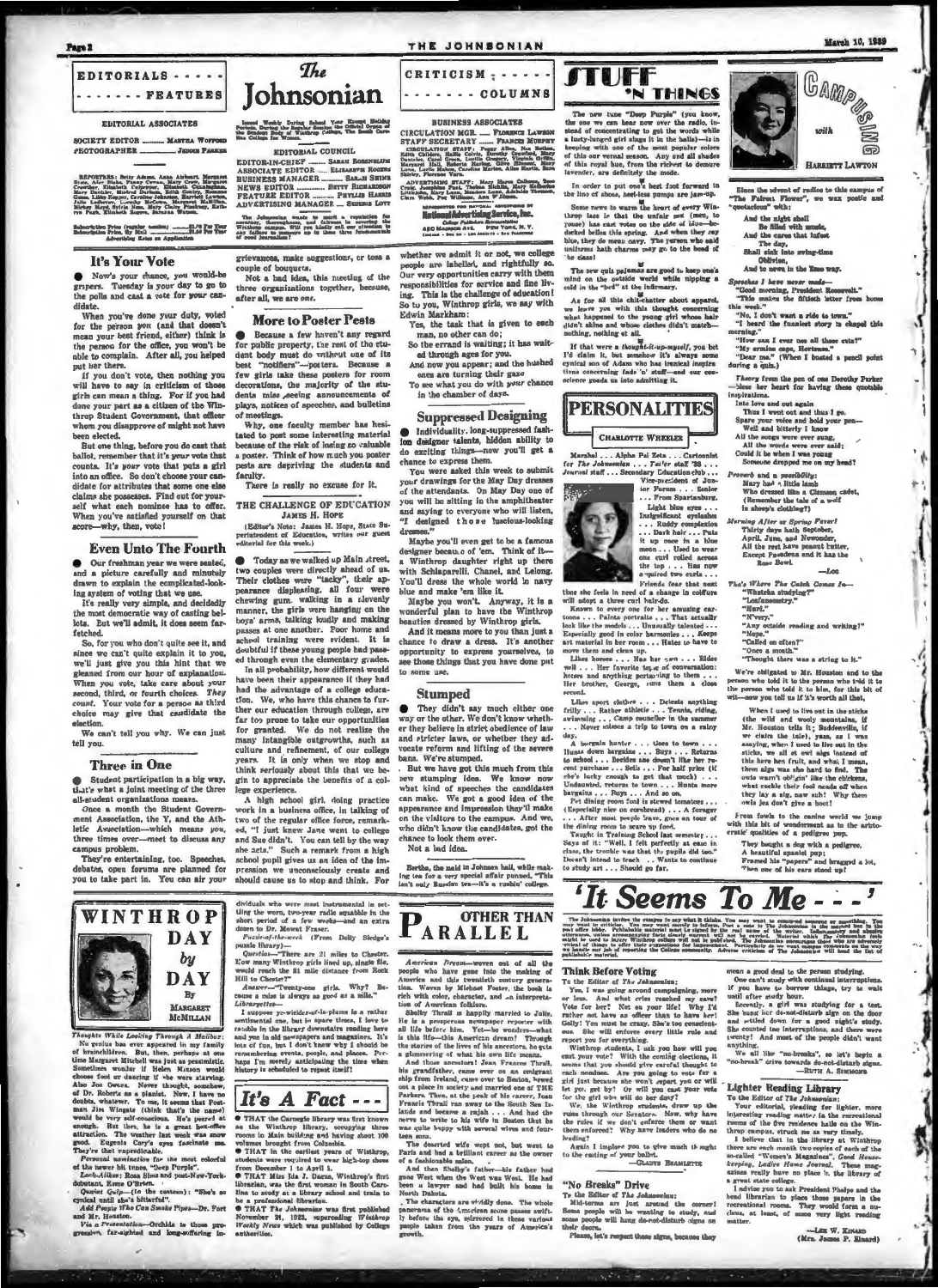



Dinners for visitors, recep<br>ppers for classes-these<br>cek's social campus. were for  $\cdots$  $\overline{\phantom{a}}$ 

BETA ALPHA was treated to coffee, cookies, candy,<br>and nute at a party given by Mrs. Vina Barcz, Miss<br>AGNES EMCKON, and Mts MARIKA ARBET Monday<br>afternoon. The party was given in the Commerce<br>different. The party was given i

On Friday these same bestesses entertained at a imilar affair for the N. Y. A. Gutta in the comree department office.

a compared the search of the search of the search of the search property of the state of the state of the state of the state of the state of the state of the state of the state of the state of the state of the Parameter. A

day night.

 $\ddot{\phantom{0}}$ sages buked in rolls was the chief delight of a<br>supper given by Miss Maupz HALL for her<br>of CLASS at her home last Sunday night. The fet s METHOD'S CLASS at her home last Shuday night. The<br>perfect end to a perfect party was a chat-season<br>around the open fire. Girls at the party were Round<br>KiNG, MARY REGAN, Mixism PRICE, SAKAH La For<br>ALICE BRYAN, LOIS hicCONNE

After The Show

EAT AT

**CAPITOL SODA** 

**SHOP** 

**SMART STYLE SHOES** che Woven Leath

**Sandals** 

81.95

Oxfords

White and Colors<br>\$3.60

art Dressy Net

Heel and To

\$3.95 and \$4.95

ew patterns and materials<br>in gold and silver

**Evening Slippers** 

**BELK'S** 

**TEACHERS** 

High. low and med

Ńч.

ddle and Mocc Oxfords \$2.95 ers Hand Wo

White, natural and co

White,

### ARCHIBALD RUTLEDGE, post-laureate of South Carolina, in visiting Mits. D. B. JOHNSON<br>this weekend. He will speak tenight at the<br>Over the Tea Cups club. ۰.  $\cdot$

Greenwood, General Charles Wert to Charlotte.<br>
PRESIDENT AND MES. PRESIDENT AND MASS Represents the second strellar and the second strellar and the second strellar control of the Michael Strellar Works of the National Fede rs on the campus Friday. MARY MARGHALL VISITORY 4-N 100 campus Fruey, State Showcaster, April 1987<br>MARTIIA FRANKS of Learens, a missionary to China,<br>graduate of 1922, visited here has Saturday.

Freshmen from Boddey will be honored by SENIOR<br>REER with after-dinner coffee Sunday.

 $Q_{\text{obs}}$ 

**NEW NIPPER RADIOS** 

**WORKMAN-GREEN** 

Makes you Glad

Music Co.

 $54$ 

Royal in Name

SPRING HOLIDARY

Vacation at Myrtle Beach, S.C.

Sun and Surf bathing; Horse back riding; Golf; Tennis. .

Drives to beautiful gardens in full bloom. For special spring rates and illustrated folder, address: PATRICIA MANOR

**MYRTLE BEACH, S.C.** 

TAKE A TIP

**FROM ME** 

Visit

**WILLIAM'S** 

**SERVICE STATION** 

**RE THIRSTY** 

Early Royal in Quality

**STUDENTS** 

THE JOHNSONIAN

**GAMPUS** 

BRIEFS

el McAliley, Ch

 $\bullet$   $\times$ 

**Rogers** Is

**Given Staff** 

**Promotion** 

Have It Framed

See Our New<br>Stock of Metal and

Wall Frames

Thackston's

**STILDIO** 

 $\begin{tabular}{p{0.875\textwidth}} \hline \textbf{P}~in this Winger and true Tero Sowell, \\ \hline \textbf{P}~in this Wier-diskentary respectwise, \\ \hline \textbf{Inter-coliselet}~6-11~cbox~dode, \\ \hline \textbf{Inter-coliselet}~6-11~cbox~dode, \\ \hline \textbf{Let weekred at Clemons.} \\ \hline \textbf{I}~in~s~in~s~in~4-11~cboxferenet to be 1000~cbox, \\ \hline \textbf{I}~in~s~in~s~in~4-11~cboxferenet to be 23:29, were diameter. \\ \hline$ 

Winthrop Alumnae association

**RATTERREE'S** Drug Store, Inc.

**PERMANENT**  $\bullet$  For

**VOGUE Beauty Shop** 

Hampton Street<br>(Back of Good's)

Small Private Parties<br>Personally Conducted to

New York City By MOTOR COACH,

TRAIN, air condition her

or STEAMER<br>Four-Eister (1976)<br>Team-Eister (1976)<br>Transportation, littela, 2 days<br>Transportation, littela, 2 days<br>TAMESightesvier (1976)<br>Verk City, Steamer Traveleque<br>Radio City and Roof, N. B. C.<br>Radio City and Roof, N. B.

be, etc., a specialty.<br>nt once for detailed<br>information to:

Rock Hill, S. C.



"L'Ecole des Belles-Me

.<br>His Other m

# Alpha Psi Zeta

## **Initiates Twelve**

AMARELE DE TRESPARE THE INTERNATIONAL STATE AND DESCRIPTION OF THE USE PART AND DESCRIPTION ON THE USE OF THE USE OF THE USE OF THE USE OF THE USE OF THE USE OF THE USE OF THE USE OF THE USE OF THE USE OF THE USE OF THE US

on-act comedy by Brieux, will be<br>presented by Beta Pi Theta, hon-<br>orary French fraternity, Thursday<br>at 8 o'clock it. Johnson hall audipresident of the club.<br>The new members are as follows.<br>Adele Ackerman, Ruth Brown, Augusta Cothran, Cappy Covington.<br>gusta Cothran, Cappy Covington.<br>Catherine Finklea, Ellen Gidney.<br>Ruth Griffin, Virginia Hallown. terium.<br>Leading roles in the pley, which is directed by Miss Lots Black, and<br>listant professor of modern line-<br>puages, are played by Elizabeth (topper as Fifting, and Edith Gen-<br>type as Fifting, and Edith Gen-<br>type as Andr

Mildred Lawr  $\overline{\mathbf{s}}$ ris Lott Carolyn Saverance, and Elk Miss Stella Bradfield, instru

in paychology, speake during the super on "Washington Personal ities" as described in "Washington" ot the cast are as<br>Dixon as Leontine:







**Prizz** 6 The major prime of the trainer and any contract the service of the service of the service of the service of the service of the service of the service of the service of the service of the service of the service of

EST 2111.24 Contest should carefully study of<br>the to be seeds of the schick<br>in to be seeds, Although it is a<br>in will help you to contribut as<br>of the silves at your jeveler's. ÷

te. New ies the webful of person as possible .<br>your ontry as soon as possible . To assume the person<br>whether the person of the box of the box of the person<br>whether the person of the box of the set of the set of the set<br>of the set



mananyi



solution area meeting of Y officials in<br>South Carolina colleges in Columbia at Washington Street Methodist<br>church Saturday.<br>O W. E-

one.<br>
The Miss Evelyn Tibbets, aasistant<br>
professor of chemistry, has been<br>
ill at her home on Oakland avenue<br>
for the past two weeks with in-

formers. The difference of the state of the state of the state of the state of the channel of the chemistry department have  $\gamma$  and the case of the chemistry department have  $\gamma$  and  $\gamma$  and  $\gamma$  and  $\gamma$  and  $\gamma$  and  $\$ 

bration in rort and members of the<br>bund took part.<br>Dresident W. P. Jacobs of Pres-<br>president W. P. Jacobs of Pres-<br>byterian colloge was the principal<br>speaker on the program.<br>So Ruth Wingerd and Theo Sowell,

Then Mowat G. Fraser will<br>sprak Thursday at a meeting of

i Rock Hill<br>Tressident and Mrs. Shelton<br>Teleps will go to Enstern Kentuc-<br>y State Tencher's college, Rich-<br>and, Ky., Friday, to attend a<br>necting of the committen of the<br>outhern Association of Colleges

Drugs at Reasonable Prices<br>Phone 630 We Deliver Phone 630

**Get Your** 

**Spring Holidays** 

**WORLD'S FAIR** 

latest design, or<br>AIN, air condition

**RIVATE PARTIES of ath** 

**Thomas Tours**